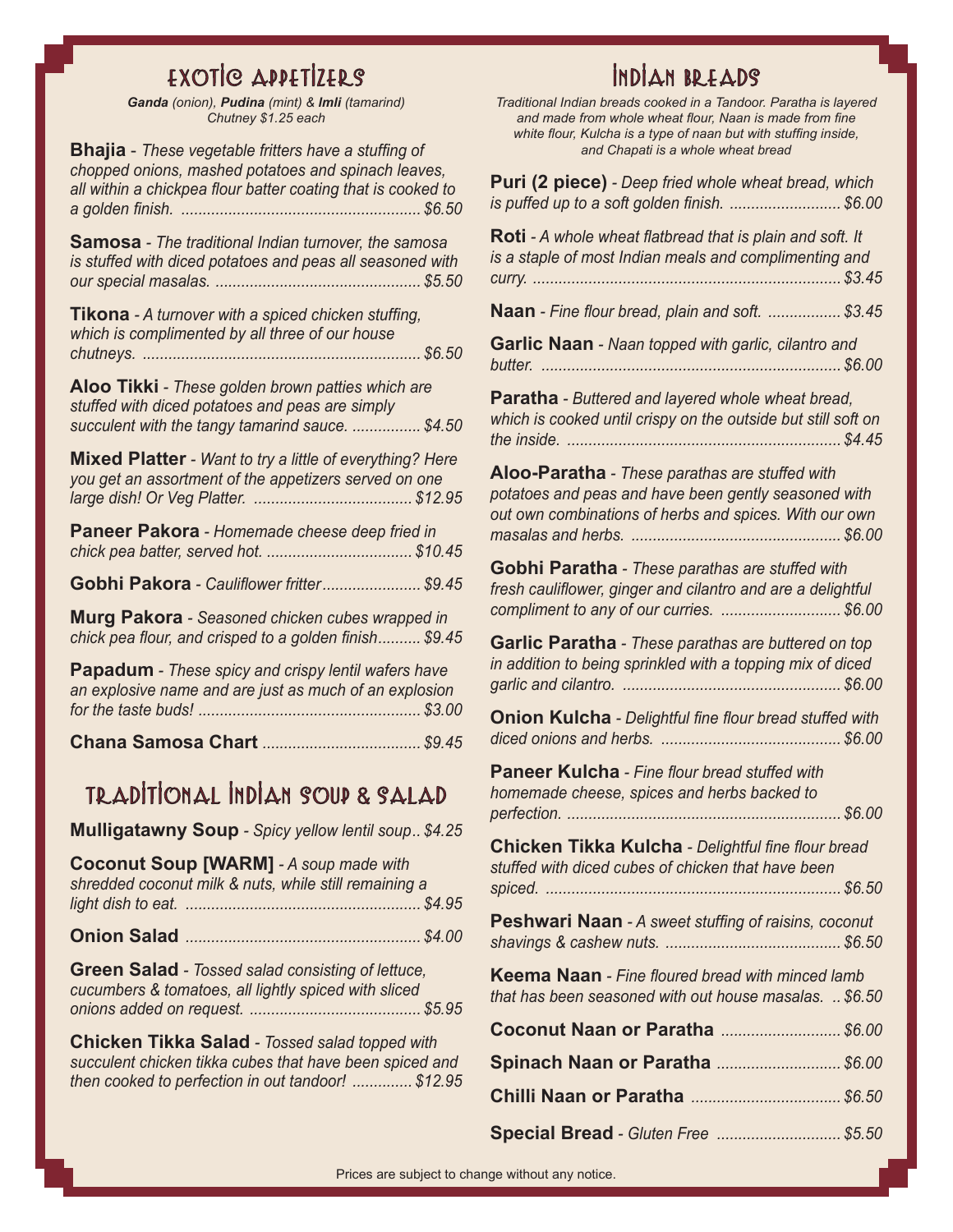### $B\Delta H\Delta R-F-S\Delta B\Delta Z$ DELICIOUS MEATLESS SELECTIONS

*Vegetarian Selection, served with rice.*

**Paneer Shahi Korma** - *Homemade cheese cubes cooked with nuts and a touch of cream, altogether seasoned with fresh herbs and spices. ................ \$15.95*

**Aloo Palak** *- Diced potatoes sautéed with spinach. It goes great together with any of our Tandoori breads.\$14.95*

**Channa Masala** *- Garbanzo beans cooked in a blend of tomatoes, onions and spices. ............................ \$14.95*

**Aloo Mattar** *- Peas and potatoes in spiced gravy. \$14.95*

**Aloo-Mattar-Paneer** *- Cubes of cheese, peas and potatoes in spiced gravy. ....................................... \$14.95*

**Sabaz Navatran** *- Mixed vegetables in spiced gravy. ..................................................................... \$14.95*

**Malai Kofta** *- Homemade cheese balls cooked in slightly spiced gravy with cashew nuts and cream. \$15.95*

**Saag Paneer** *- Tender chunks of homemade cheese with creamed spinach and fresh spices. ................ \$15.95*

**Baigan Bharta** *- Roasted eggplant sautéed in a pan with sliced onions, green peas and tomatoes sizzling finish! ..................................................................... \$14.95*

**Dal Makhani** *- Starting with black lentils and beans we cook them together in a buttery sauce containing diced onions and tomatoes. ............................................ \$14.95*

**Mushroom Mattar** *- A dish sure to curry favor with vegetarians, this curry is a blend of diced mushroom and green peas cooked in browned onions and Indian spices. .................................................. \$14.95*

**Channa Saag** *- Whole chick peas sautéed within a specially spiced creamed spinach sauce. ............. \$14.95*

**Paneer Masala** *- Cubes of homemade cheese sautéed in garlic, ginger, and tomatoes in a creamy spicy sauce. .................................................................... \$15.95*

**Aloo-Gobi** *- Cauliflower and potatoes cooked with herbs and spices. .................................................. \$14.95*

**Aloo Mutter Mushroom** *- Mixed vegetables with spinach. ................................................................. \$15.95*

**Vegetable Jalfrazi** *- Seasoned mixed vegetables, non-dairy. ............................................................... \$14.95*

# EXQUISITE CHICKEN SPECIALTIES

*Chicken Selection, served with rice.*

| <b>Chicken Tikka Masala - Cubes of boneless</b><br>chicken, sautéed in garlic, ginger and tomatoes with a                |
|--------------------------------------------------------------------------------------------------------------------------|
| <b>Chicken Curry</b> - An aromatic curry consisting of<br>boneless chicken cubes cooked with the traditional             |
| Chicken Masala - Boneless chicken cooked in a<br>blend of tomatoes, onions and spices. \$15.95                           |
| <b>Chicken Karahi</b> - Tender boneless chicken cubes<br>sautéed with sliced onions, tomatoes, and bell peppers. \$16.95 |
| <b>Chicken Shahi Korma - Boneless chicken cooked in</b><br>a blend of nuts and creamy spicy sauce.  \$15.95              |
| <b>Chicken Vindaloo</b> - Boneless chicken cooked in a<br>very hot spicy sauce with potatoes.  \$15.95                   |
| <b>Chicken Sagwala - Juicy cubes of boneless chicken</b><br>cooked in a creamed spinach sauce gently spiced with out     |
| Chicken Dilruba - Boneless chicken cooked in a bland<br>of medium spiced sauce with mix veggie.  \$15.95                 |
| Chicken Jalfrazi - Tender boneless chicken cooked<br>with fresh tomatoes, green peas, bell peppers, onions and           |
| <b>Chicken Do Piaza</b> - Chicken cooked with spring                                                                     |
| Chicken Mushroom - Chicken cooked in an exotic,                                                                          |
| Chicken Tikka Saag - Tender chicken pieces<br>marinated in yogurt and cooked in a creamy spinach                         |
| Chicken Mango - Tender boneless chicken cooked                                                                           |
| <b>Chicken Makhani</b> - The legendary tandoor chicken<br>masterfully cooked in a rich tomato, butter and cream          |
|                                                                                                                          |
|                                                                                                                          |
|                                                                                                                          |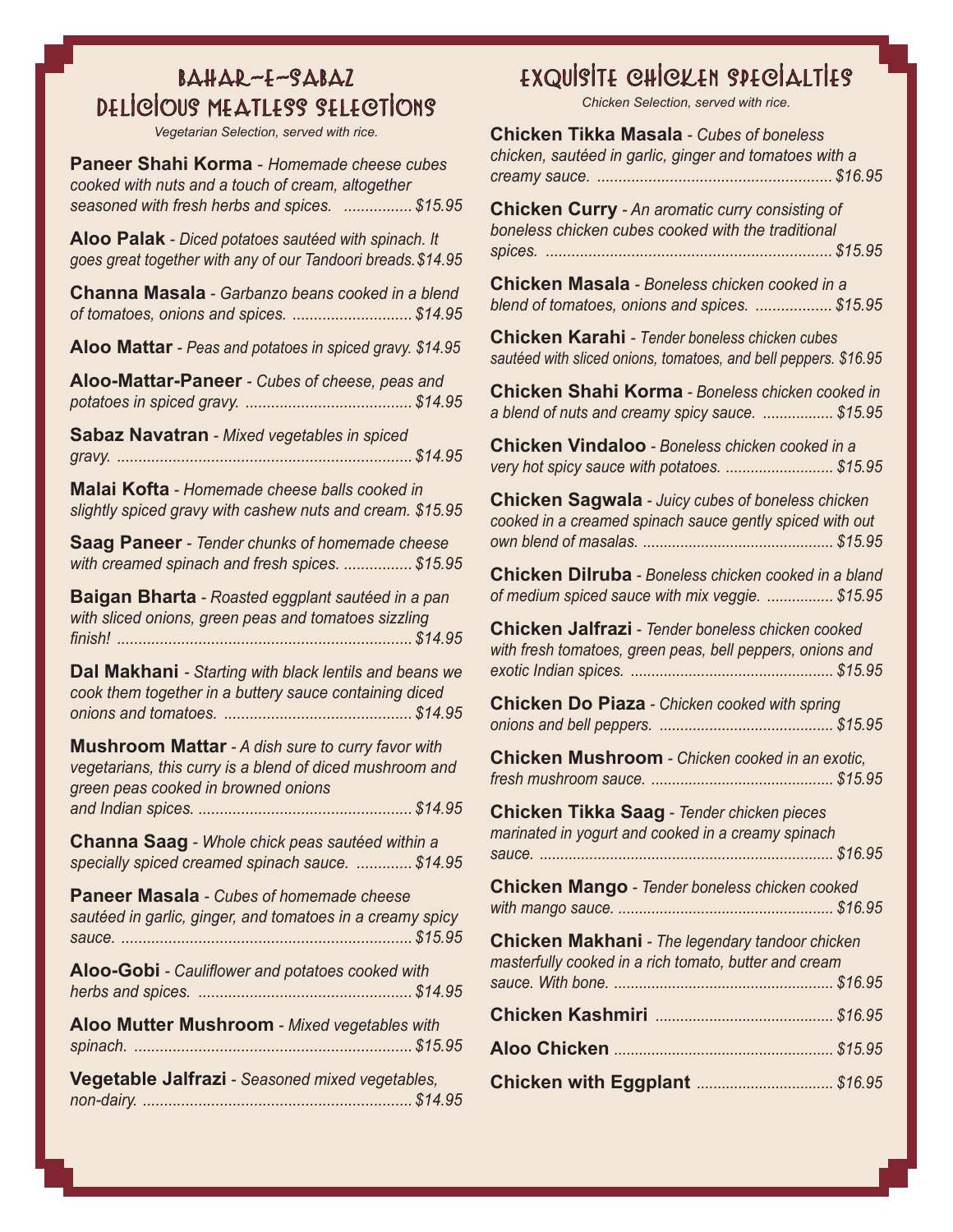# LAMB SPECIALTIES

*Lamb Selection, served with rice.*

| <b>Lamb Mango</b> - Tender lamb chunks cooked with<br>mango in a medium spiced sauce.  \$17.95           |
|----------------------------------------------------------------------------------------------------------|
| <b>Lamb Curry</b> - Tender lamb chunks in a medium                                                       |
| Lamb Masala - Lamb cooked in a blend of tomatoes,                                                        |
| Lamb Karahi - A dynamite dish, here we have lamb<br>cubes sautéed with sliced onions, tomatoes, and bell |
| Lamb Shahi Korma - Lamb cooked in a creamy,                                                              |
| Lamb Vindaloo - Lamb cooked in a very hot sauce of<br>tomatoes, onions and spices.  \$17.95              |
| Lamb Mushroom - Lamb cooked in an exotic, fresh                                                          |
| <b>Lamb Sagwala</b> - Lamb prepared with a creamed                                                       |
| Lamb Do Piaza - Lamb cooked with spring onions &                                                         |
| Boti Kabab Masala - Tandoor broiled lamb sautéed<br>to perfection in our exquisite curry.  \$19.95       |
| Keema Mattar - Spiced ground lamb and peas in                                                            |
| <b>Lamb Dilruba</b> - Lamb cooked with fresh vegetables in                                               |
|                                                                                                          |

GLORY OF INDIA DINNER SPECIALS

*No Substitutions.*

#### **Dinner for Two**   $$48.95$

*Samosa or Bhajia appetizer, half Tandoori Chicken, Chicken or Lamb Curry, half Mattar Paneer, Dal, Rice, Onion Kulcha, choice of Kheer or Gulab Jamun for dessert, tea or coffee.*

#### **Tandoori Dinner for One** *\$27.95*

*Samosa or Soup, Tandoori Chicken, Tikka Kabab, Seekh Kabab, half Chicken Curry or half Lamb Curry, Dal, Rice, & Naan, choice of Kheer or Gulab Jamun for dessert, and tea or coffee.*

# SEAFOOD DELICACIES

*Seafood Selection, served with rice.*

| <b>Shrimp Curry - Shrimp cooked with onion and</b><br>peppers in out Traditional Mughlai sauce.  \$18.95 |
|----------------------------------------------------------------------------------------------------------|
| Shrimp Masala - Shrimp cooked in a blend of<br>tomatoes, onions and spices.  \$18.95                     |
| Shrimp Shahi Korma - Shrimp cooked in a creamy                                                           |
| Shrimp Sagwala - Shrimp cooked in a creamed                                                              |
| <b>Shrimp Vindaloo</b> - Shrimp cooked in a very hot<br>sauce of tomatoes, onion and spices.  \$18.95    |
| <b>Shrimp Do Piaza</b> - Shrimp cooked with spring onions                                                |
| Shrimp Mushroom - Shrimp cooked in an exotic,                                                            |
| <b>Shrimp Tandoori Masala - Large pieces of shrimp</b>                                                   |
| cooked in a rich tomato butter and cream sauce.  \$19.95                                                 |
| <b>Shrimp Dilruba</b> - Shrimp cooked with mixed fresh<br>vegetables in a spiced sauce.  \$18.95         |
| <b>Bombay Fish Curry - The famous curry of</b><br>Bombay cooked with shredded coconut and an array of    |
| <b>Fish Masala</b> - Fish cooked in a blend of tomatoes and                                              |
| Fish Mushroom - Fish cooked in an exotic, fresh                                                          |
| Fish Sagwala - Fish prepared with a creamed                                                              |

#### *(ANY SUBSTITUTIONS \$2.00 EXTRA)*

*tomatoes, onions and spiced. ................................ \$18.95*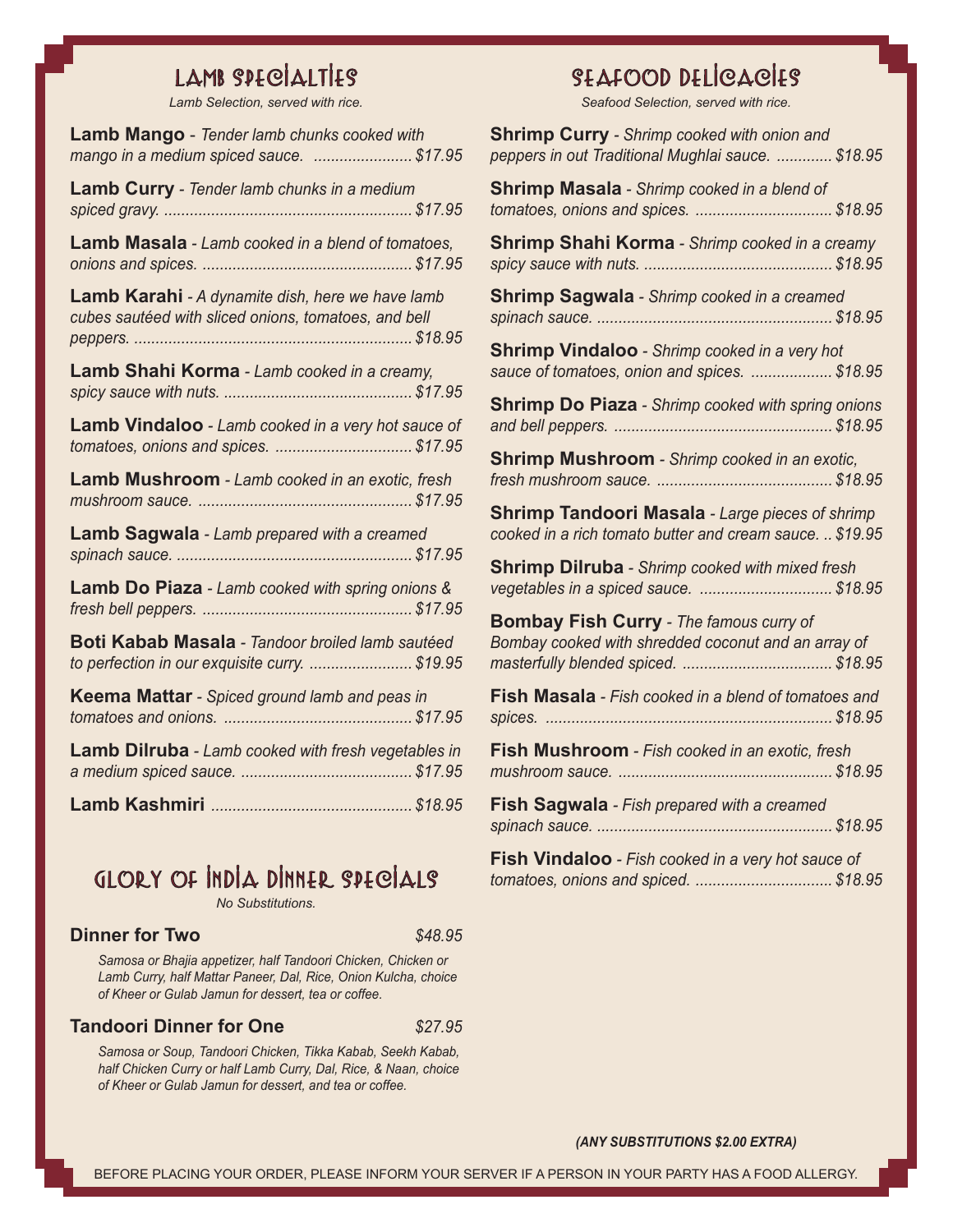# BIRYANI

*Selected portions of the following, sautéed in herbs and spices with fragrant saffron and rice, garnished with raisins and cashews.*

| Vegetable Biryani - Mixed vegetables cooked with<br>basmati rice.                                                                                                   |  |
|---------------------------------------------------------------------------------------------------------------------------------------------------------------------|--|
| Lamb Biryani - Selected tender lamb cubes cooked                                                                                                                    |  |
| <b>Chicken Biryani</b> - Boneless chicken cooked with                                                                                                               |  |
| <b>Shrimp Biryani</b> - Large pieces of shrimp cooked with                                                                                                          |  |
| The Glory Special Biryani - A daring combination<br>of tender lamb cubes, boneless chicken cubes and an<br>assortment of vegetables cooked in basmati rice. \$20.95 |  |
|                                                                                                                                                                     |  |
| Peas Pulao - Aromatic basmati rice cooked with green                                                                                                                |  |
| SIDE ORDERS                                                                                                                                                         |  |
|                                                                                                                                                                     |  |
|                                                                                                                                                                     |  |
| Mixed Achar - A mix of imported mango and lemon                                                                                                                     |  |
| Dahi - Plain homemade yogurt.  \$2.95                                                                                                                               |  |

**Raita** *- Cool whisked yogurt with cucumbers, gently seasoned with herbs. ............................................... \$2.95*

### DESSERTS

| <b>Rasmalai</b> - A dessert of Bengal, homemade cheese in |  |
|-----------------------------------------------------------|--|
| reduced milk, sprinkled with pistachios.  \$4.95          |  |

| <b>Gulab Jamun</b> - Cardamom flavored pastry soaked in |
|---------------------------------------------------------|
|                                                         |

| <b>Kheer</b> - Traditional Indian rice pudding made from |  |
|----------------------------------------------------------|--|
| milk with raisins and nuts, flavored with cardamom and   |  |
|                                                          |  |
|                                                          |  |

|--|--|

### BEVERAGES

| <b>Lassi</b> - A refreshing yogurt drink that is sweet                                                |  |
|-------------------------------------------------------------------------------------------------------|--|
| <b>Mango Lassi</b> - No to be missed, this is a delicious                                             |  |
| Mango, Orange or Cranberry Juice  \$2.50                                                              |  |
| Soft Drinks - Pepsi, Diet-Pepsi, Orange, Sierra Mist,<br>Root beer or Lemonade. Free Refills.  \$2.50 |  |
| Tea or Coffee - Regular or decaf.  \$2.50                                                             |  |
|                                                                                                       |  |
| Mineral Water (Perrier Water)  \$2.50                                                                 |  |

NO PERSONAL CHECKS PLEASE TAKE OUT MENUS AND GIFT CERTIFICATES AVAILABLE UPON REQUEST PLEASE ASK ABOUT PARTIES OR CATERING